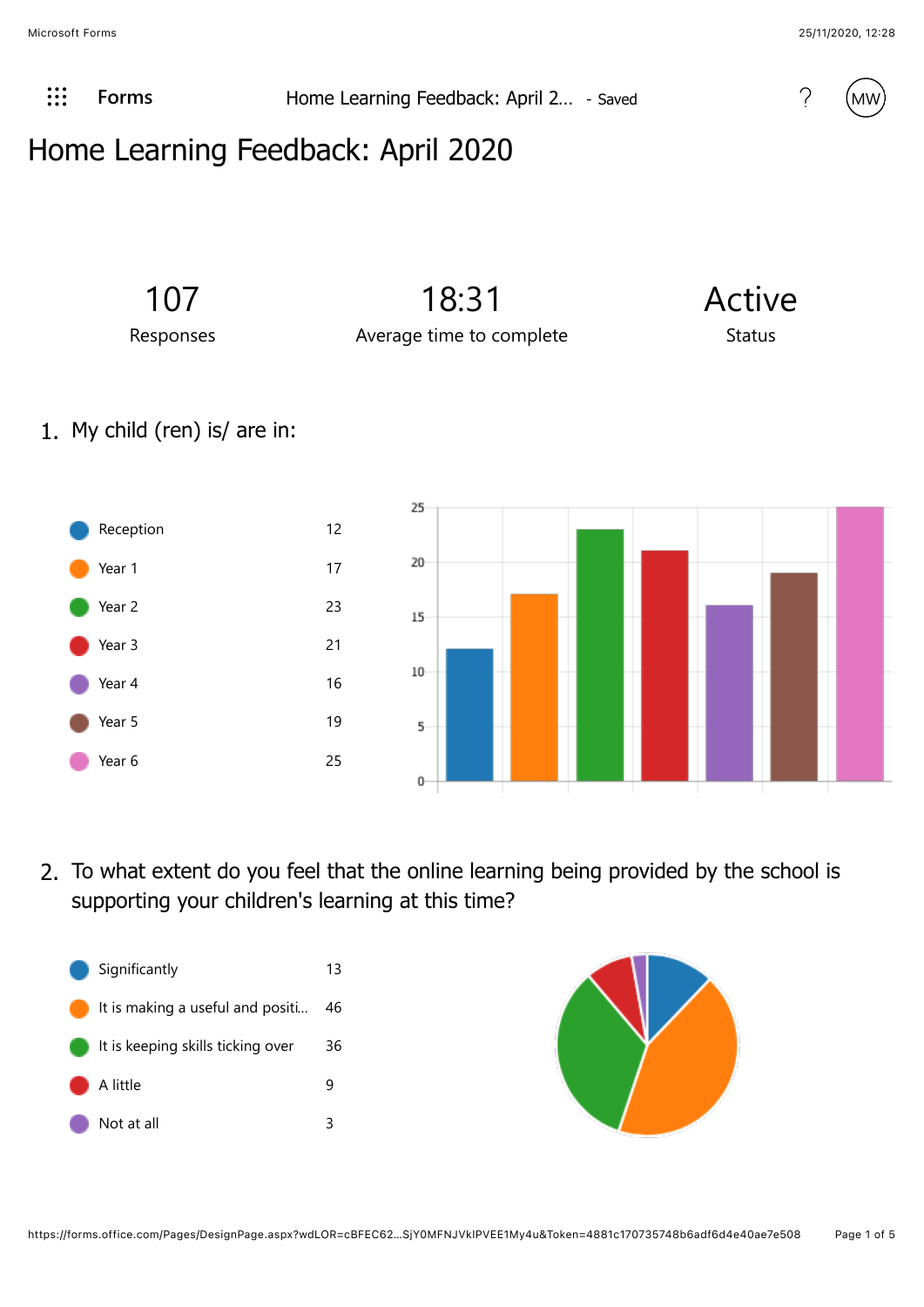## 3. Why have you given the rating to the question above?

|                  | Latest Responses                                                |
|------------------|-----------------------------------------------------------------|
| 107<br>Responses | "I think it is doing it's job but not pushing them"             |
|                  | "The online material provided is helping my child continue with |
|                  | "Whilst we are using the content the school has given us, we a  |

4. Roughly, how long, on average, is your child spending on activities set from Hill View each day?



5. Please can you give us an idea of your child's typical daily routine. Please include their patterns of Home Learning and the other activities that they do to keep busy.

> 106 Responses

Latest Responses "Pe then start work about 10am. Then afternoon maybe bakin… "We aim to complete the main topics SPAG, Maths, Reading an…

"The children will wake up between 7:00am and 8:00am in the…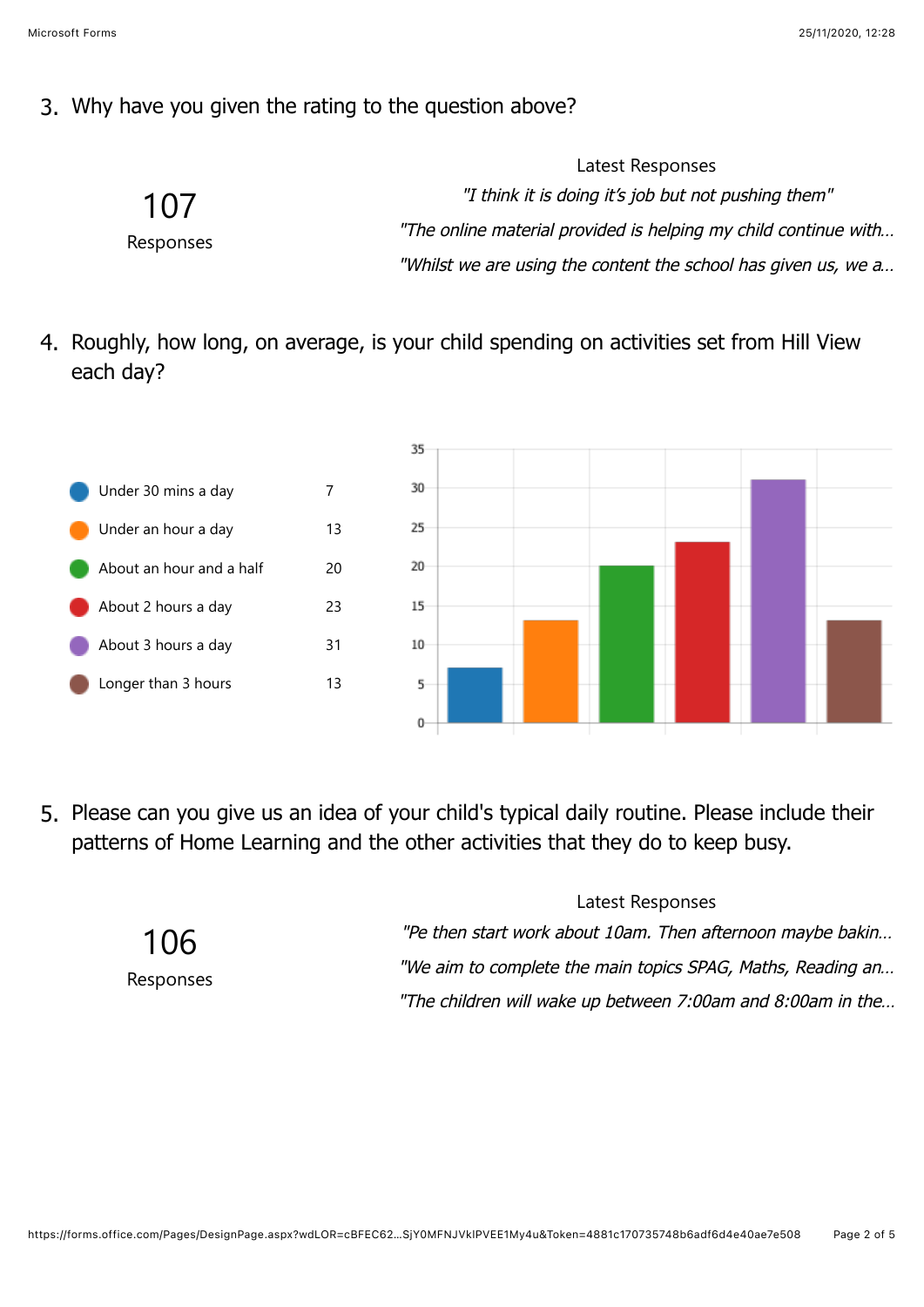6. Did your child access the Home Learning offer from the school over the Easter 2 weeks?



7. In terms of the difficulty and challenge, how appropriate is the online learning offered for your child ?





8. In relation to Q7, what would you like to pass on to the school about the difficulty and challenge of the work being offered and whether it is meeting your child's needs at this time? (Please include any positives and/ or practical or technological problems you have had so that we might try to address them.)



Latest Responses "Positives - Clear instructions and explanation of every topic pr… "For my son in year 3, he has been struggling with the work th…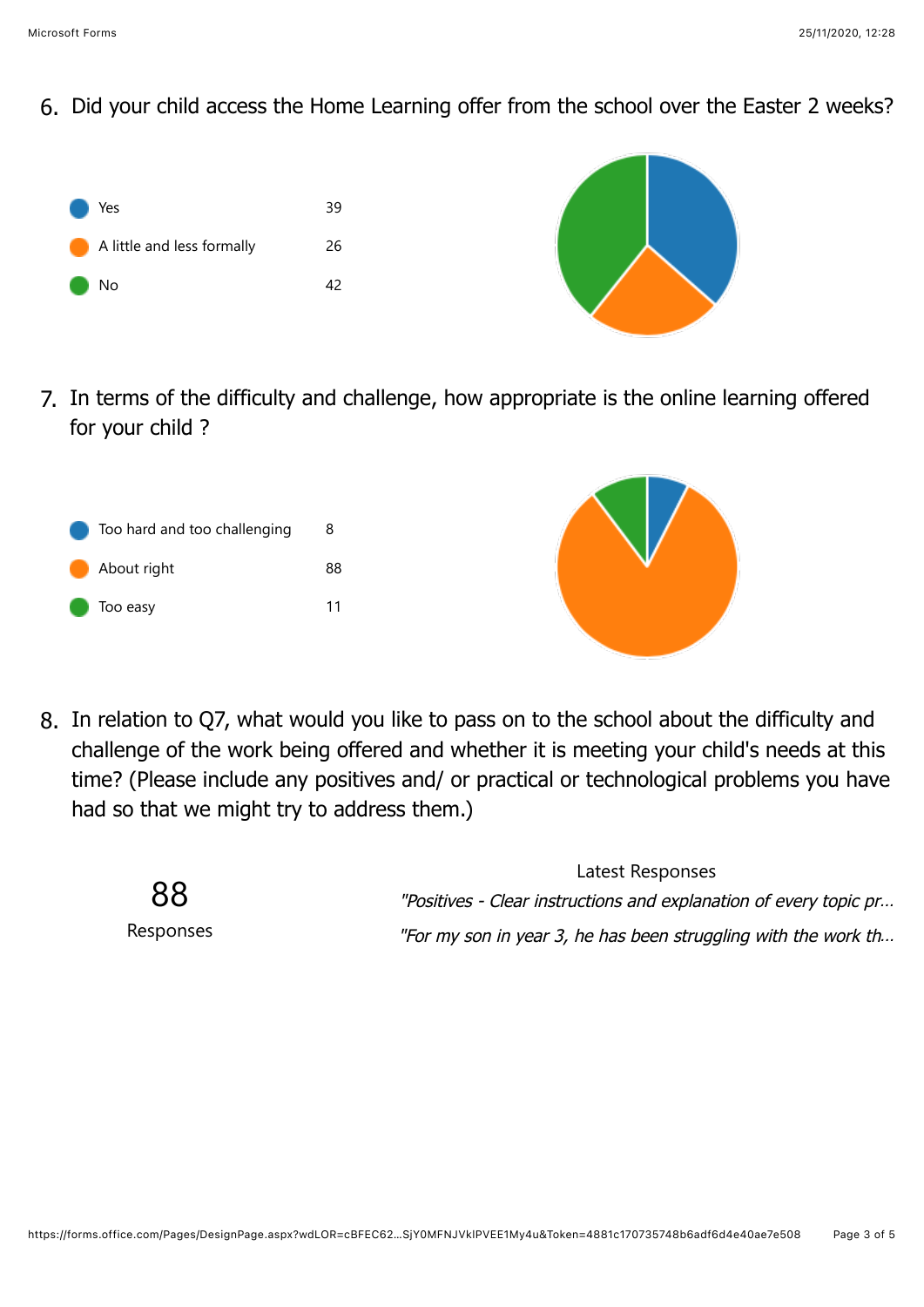## 9. What do you feel has been most useful to support your child?

| 107<br>Responses | "Just a regular routine with school Work"                      |
|------------------|----------------------------------------------------------------|
|                  | "Youtube videos detailing various learning topics have been ve |
|                  | "The option to choose between year groups if something is a li |

10. What do you feel could be improved or has not been very effective from the school? (Ideas for solutions most welcome!)

|           | Latest Responses                                                |
|-----------|-----------------------------------------------------------------|
| 106       | "If they could have had contact with a teacher during this time |
| Responses | "I do not have any suggestions as do appreciate all that is bei |
|           | "Tailoring the work for the individual child's learning."       |

11. Has your child regularly accessed and made use of any other online or Home Learning platforms other than those signposted by the school?





Latest Responses

12. If you answered yes or a little to Q11 please share what they are and how they have been useful? (eg BBC Bytesize)